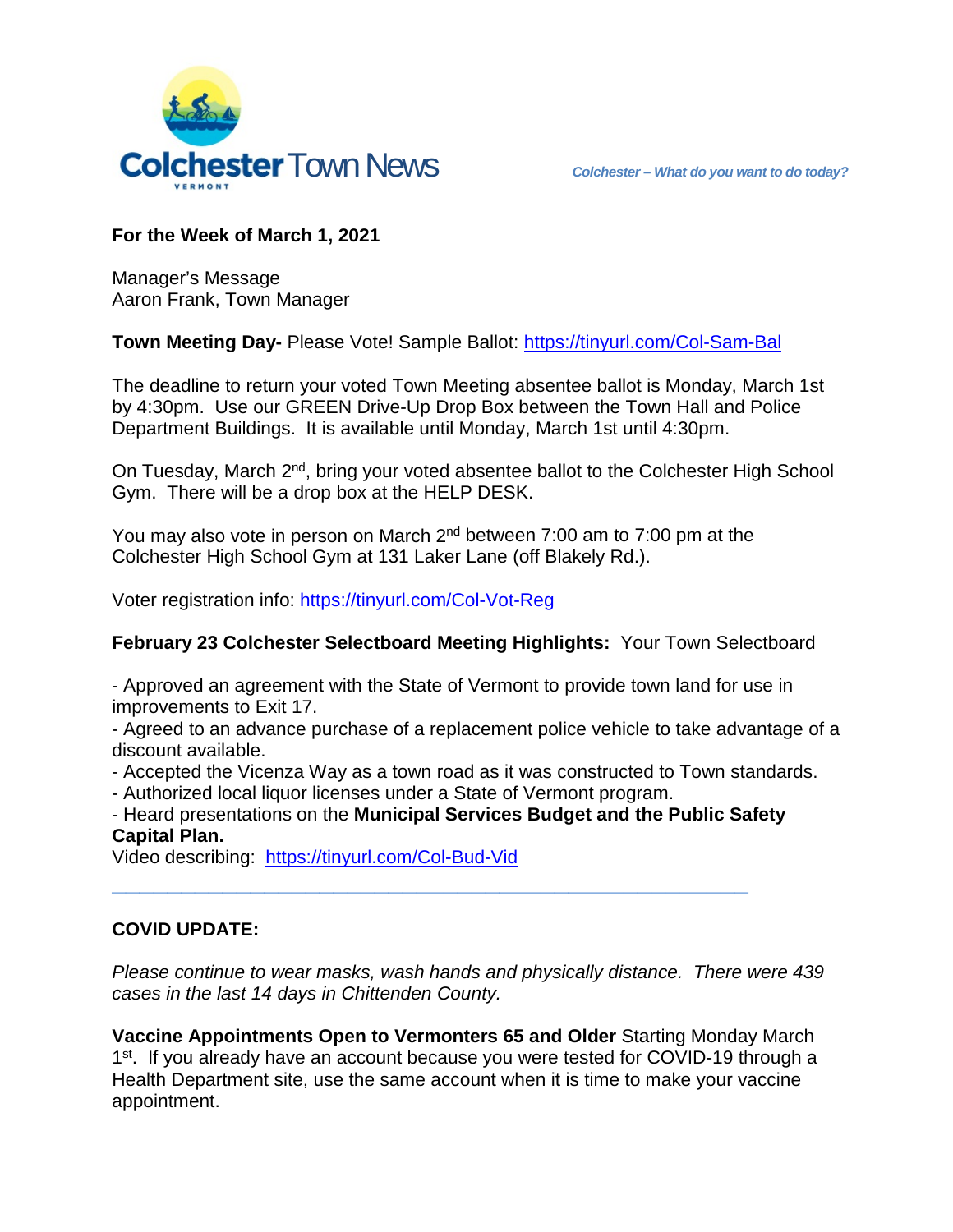

Visit [www.HealthVermont.gov/MyVaccine](http://www.healthvermont.gov/MyVaccine) to get started and find more on:

- How to create an account and appointment for yourself
- How to add a dependent or spouse to your account
- Information you need to make an appointment
- Answers to commonly asked questions
- Current vaccine eligibility and time estimates for upcoming priority groups.

If you can't make an appointment online or need help with an online appointment call 855-722-7878 Monday - Friday, 8:15 a.m. – 5:30 p.m. or Saturday and Sunday, 10:00 a.m. – 3:00 p.m.



**Zero COVID?** <https://tinyurl.com/ZER-COV>

**State COVID Modeling**: National trends show continued decreasing rates of cases, hospitalizations, and deaths for the last five weeks. Regionally, there is a similar decrease or leveling off in cases, hospitalizations, and percent positivity for the third week. Bennington, Rutland, and Franklin Counties have higher infection rates than the rest of the state, keeping Vermont rates somewhat higher than other northeastern states. National, regional, and Vermont values are now returning to levels like those of the spring of 2020. There remain concerns for COVID variants. Weekly whole genomic sequencing for the UK variant is underway. The first two weeks of testing report no specimen with any variant at this time. Preparations are being made for a possible surge in transmission due to the variants in late March.

[https://dfr.vermont.gov/sites/finreg/files/doc\\_library/dfr-covid19-modeling-022321.pdf](https://dfr.vermont.gov/sites/finreg/files/doc_library/dfr-covid19-modeling-022321.pdf)

**COVID Cases in Colchester: 517** total cases from 2/11/2021 to 2/24/2021; this is **58** new cases in the last two weeks.

<https://www.healthvermont.gov/covid-19/current-activity/covid-19-communities>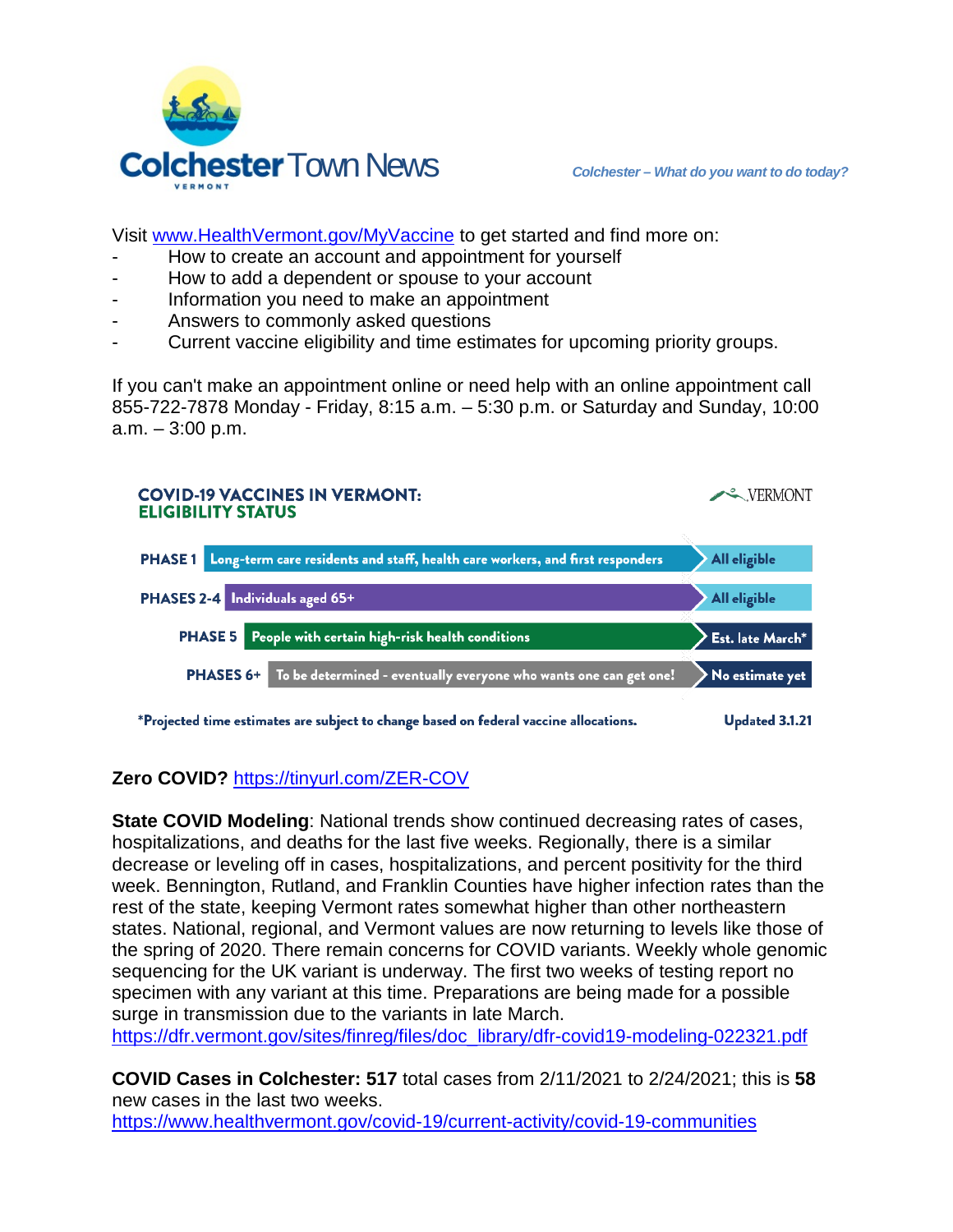

**St. Michaels College COVID Cases:** No new cases the week of March 1, 2021. Was testing last week for this week? Total case count is 93 since testing began in the summer of 2020. See<https://www.smcvt.edu/return-to-campus/covid-dashboard/> for campus COVID updates.

**\_\_\_\_\_\_\_\_\_\_\_\_\_\_\_\_\_\_\_\_\_\_\_\_\_\_\_\_\_\_\_\_\_\_\_\_\_\_\_\_\_\_\_\_\_\_**

Colchester Rescue Chief Scott Crady

- There were 191 emergency medical calls in the last 30 days, compared to 143 calls last year for this time frame.
- We would like to welcome our newest full-time employee, Marie Leach. Marie is a paramedic with approximately 3 years of experience working in Chittenden County. Marie is also an EMS and CPR instructor and has her M.S. in Clinical Exercise Physiology. Marie will make a great addition to Colchester Rescue as she enjoys working with others, providing medical care to the community and helping advance fellow providers in emergency medical services.
- Colchester Rescue continues to operate at the highest level of caution for COVID-19. As more people in the communities are being vaccinated for COVID-19 we believe it is still not the time to let our guard down; we continue to be diligent in protecting all of our personnel and patients. We ask the community to do the same and to please not become complacent as there are many more community members who need to be vaccinated.

Colchester Rescue: [http://colchestervt.gov/rescue](http://colchestervt.gov/rescue/index.shtml) or call (802) 264-5990.

**\_\_\_\_\_\_\_\_\_\_\_\_\_\_\_\_\_\_\_\_\_\_\_\_\_\_\_\_\_\_\_\_\_\_\_\_\_\_\_\_\_\_\_\_\_\_**

Planning & Zoning Sarah Hadd, Director

The Colchester Development Review Board met on February 10<sup>th</sup> via Zoom and approved seawalls at 1503 Colchester Point and 219 Orchard Shore Rd. The Board also approved a final plat amendment for Annas Court to reduce the planned unit development buffer setback for accessory structures such as sheds and pools. The Board approved, with conditions, a site plan and conditional use application for expanding the commercial marina at 310, 318, and 371 West Lakeshore Drive. The Town's jurisdiction is restricted to the land-based portion of the expansion with the State of Vermont and Army Corps of Engineers having jurisdiction over the 31 slip increase to 166 slips.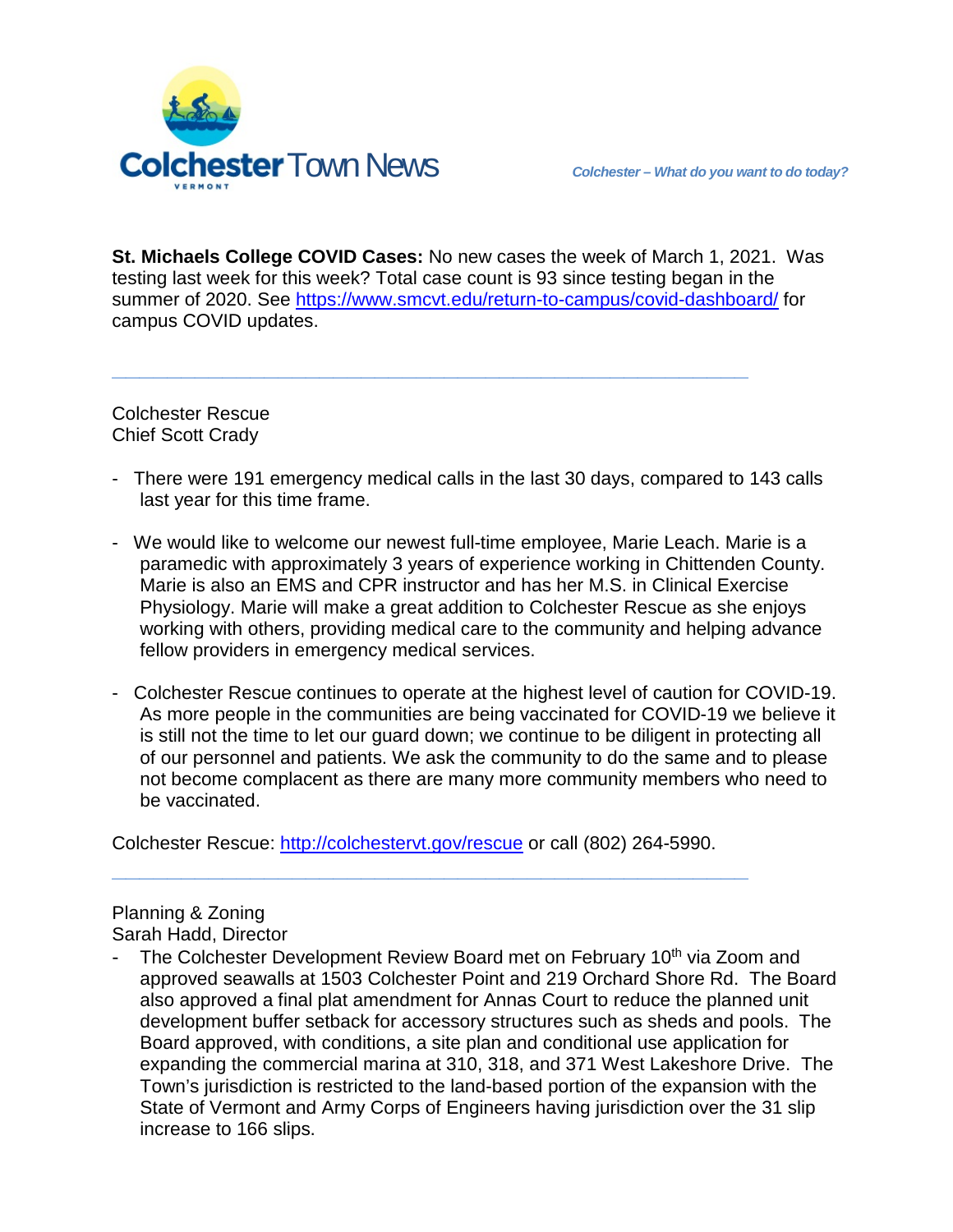

The Board will meet next on March 10<sup>th</sup> and consider a 30-unit planned unit development at 1269 Blakely Rd as well as a final plat application at 660 Jasper Mine Rd. and 356 Watkins Rd that would add two residential units a piece. A sketch plan to add two units to the planned residential development at 130 Rea Janet Drive will also be considered.

-

Questions about closing out existing permits or planning projects for the spring? Email [pzinfo@colchestervt.gov](mailto:pzinfo@colchestervt.gov) or apply online at [www.tinyurl.com/colchesterapply](http://www.tinyurl.com/colchesterapply)

Visit<http://colchestervt.gov/planningz> or call (802) 264-5600.

## Colchester Fire Department

Chief Stephen Bourgeois

In the last month, our Department has responded to 78 calls for service in Colchester and several incidents outside of town for mutual aide.

**\_\_\_\_\_\_\_\_\_\_\_\_\_\_\_\_\_\_\_\_\_\_\_\_\_\_\_\_\_\_\_\_\_\_\_\_\_\_\_\_\_\_\_\_\_\_**

- The members are doing well, and the Department continues to function with adjustments due to COVID restrictions to help keep our members and residents safe. Most of our members have received their second COVID vaccination and we are waiting for guidance from the state to start some kind of in person training when appropriate.
- We have received four new member applications and will be going through the entrance process when COVID restrictions allow.
- Assistant Chief David Weissenstein will be resigning March 1<sup>st</sup>. David has served the town for 46 plus years as a volunteer firefighter / EMT. He will be missed, and we would like to thank him for his long, dedicated service to the town.
- If you would like to contact the Department for any reason, please call 802-862-4415

## Visit<https://colchestervt.gov/3245/Fire-Department>

## **Upcoming Town Meetings**

**Agendas available at:** <https://clerkshq.com/Colchester-vt>

- **Planning Commission**: TBA
- **Development Review Board:** Next meeting: March 10, 2021 at 7:00 PM via Zoom: https://zoom.us/j/9359846003; Zoom Meeting ID: 935 984 6003
- Live stream: <http://lcatv.org/live-stream-2>
- Email public comments prior to the hearing to [lriddle@colchestervt.gov](mailto:lriddle@colchestervt.gov) or

**\_\_\_\_\_\_\_\_\_\_\_\_\_\_\_\_\_\_\_\_\_\_\_\_\_\_\_\_\_\_\_\_\_\_\_\_\_\_\_\_\_\_\_\_\_\_**